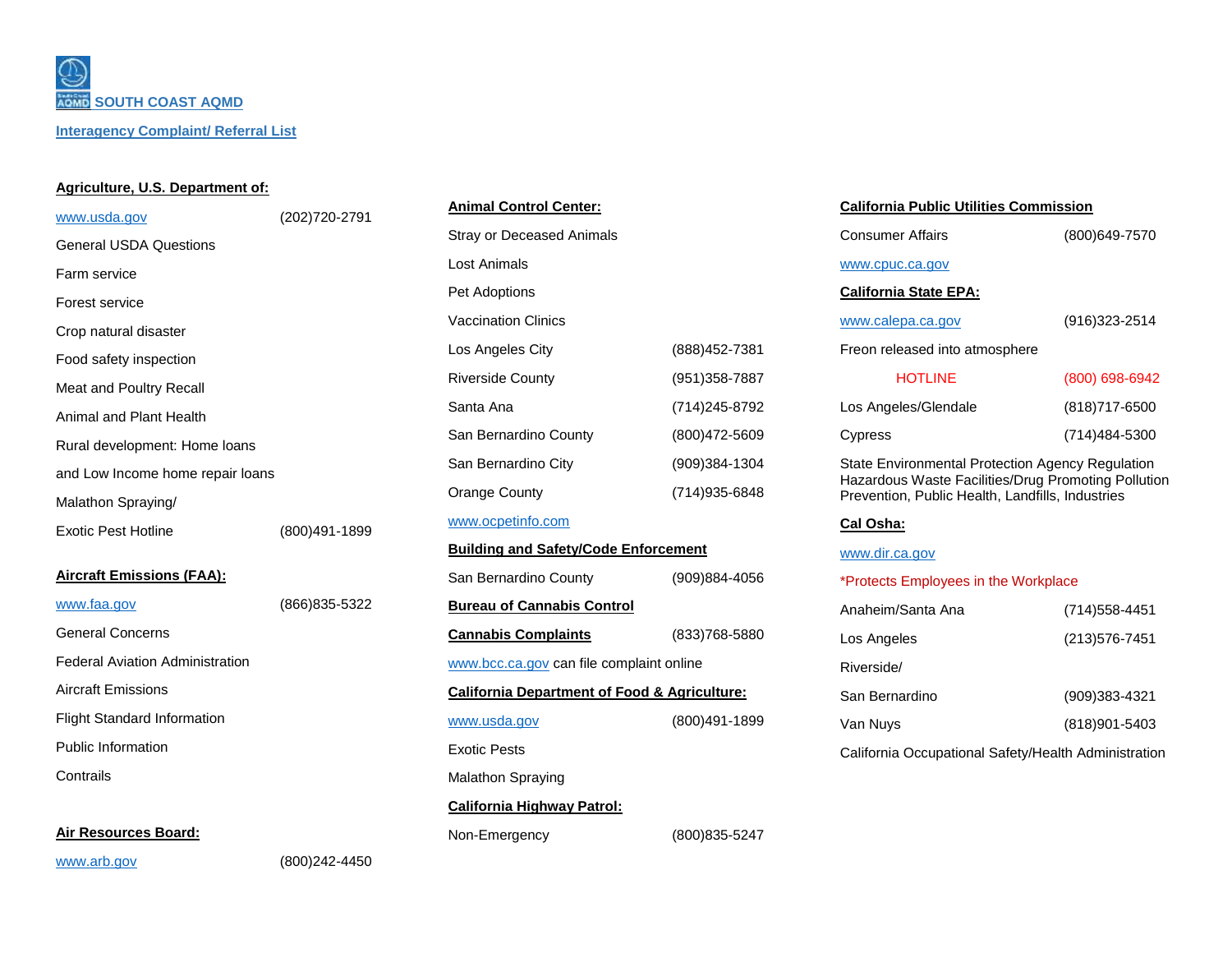## **CalTrans:**

### [www.dot.ca.gov](http://www.dot.ca.gov/)

| District Office Headquarters/ |                   |
|-------------------------------|-------------------|
| Los Angeles                   | (213)897-3656     |
| Santa Ana                     | $(657)328 - 6000$ |
| Ventura County                | (909)383-4631     |

# **Coalition for Clean Air**

| www.ccair.org                        | (213) 223-6869 |
|--------------------------------------|----------------|
| <b>Consumer Affairs, Dept. of:</b>   |                |
| www.dca.ca.gov                       | (800)952-5210  |
| <b>Department of Health Services</b> |                |
| Long Beach                           | (562)570-4000  |

### **Department of Pesticide Regulation:**

| San Bernardino County | (909)387-2140 |
|-----------------------|---------------|
| $\sim$                |               |

# **Department of Pesticide Regulation:**

|  | (916)445-4300 |
|--|---------------|
|--|---------------|

| Department of Resources, Recycling and      |                |  |
|---------------------------------------------|----------------|--|
| Recovery                                    | (916)322-4027  |  |
| Dept. of Weights and Measures               |                |  |
| www.cdfa.ca.gov/dms/                        |                |  |
| Los Angeles County                          | (562)622-0400  |  |
| Orange County                               | (714) 955-0100 |  |
| www.ocagcomm.com                            |                |  |
| <b>Riverside County</b>                     | (951) 955-3030 |  |
| Accuracy of fuel dispensers at gas stations |                |  |

**Environmental Health Agency** (800)442-2283

# **Environmental Health**

| <b>Environmental Protection Agency Region 9</b> |                   |  |
|-------------------------------------------------|-------------------|--|
| Riverside County                                | (888) 722-4234    |  |
| Orange County                                   | $(714)433 - 6000$ |  |

**(Pacific Southwest) Customer Service** (866)372-9378

# **FIRE DEPARTMENT 24 HOUR DISPATCH**

### (909)386-8425

| <b>Forest Predictive Services</b>                                           |  |  |  |  |
|-----------------------------------------------------------------------------|--|--|--|--|
|                                                                             |  |  |  |  |
| (951)276-6750                                                               |  |  |  |  |
| Hazardous Materials Illegal dumping<br><b>Environmental Health Services</b> |  |  |  |  |
| (323)890-4045                                                               |  |  |  |  |
| (951)358-5055                                                               |  |  |  |  |
| (909)386-8418                                                               |  |  |  |  |
| (888)838-6746                                                               |  |  |  |  |
| <b>Illegal Storm Drain Dumping</b>                                          |  |  |  |  |
|                                                                             |  |  |  |  |
| (800)974-9794                                                               |  |  |  |  |
|                                                                             |  |  |  |  |
| (415)9474280                                                                |  |  |  |  |
| Los Angeles County Public Health Dept.                                      |  |  |  |  |
| (213)738-3220                                                               |  |  |  |  |
| Indoor Odors and Noise complaints Toxicology and                            |  |  |  |  |
|                                                                             |  |  |  |  |

### **Los Angeles County Dept. of Public Works:**

[www.dpw.lacounty.gov](http://www.dpw.lacounty.gov/)

General Info (626)458-5100

Flood Control/Storm Water Maintenance

(626)458-4146

# DISPATCH/URGENT REQUESTS

(800)675-4357

Road, Flood, Sewer, Traffic, Graffiti or Hazardous **Material** 

#### **LOS ANGELES TOXIC SUBSTANCES DISPOSALS REPORTING**

HOTLINE/DISPATCH (800)698-6942

| <b>Metropolitan Transportation Los Angeles County</b><br>(MTA)                                              |               |  |  |  |  |
|-------------------------------------------------------------------------------------------------------------|---------------|--|--|--|--|
| www.mta.net                                                                                                 | (213)922-6235 |  |  |  |  |
| <b>Customer Relations, Transportation Incentive</b><br>Program, Metrorail Locations, Maps, Fare Information |               |  |  |  |  |
| <b>Mold Complaints</b>                                                                                      | (888)722-4234 |  |  |  |  |
| Must be visible mold                                                                                        |               |  |  |  |  |
| <b>National Weather Forecast</b>                                                                            |               |  |  |  |  |
| www.weather.gov                                                                                             | (805)988-6610 |  |  |  |  |
| Los Angeles/Oxnard                                                                                          |               |  |  |  |  |
| <b>NorthWest Mosquito &amp; Vector Control District</b>                                                     |               |  |  |  |  |
| <b>Bee Infestations</b>                                                                                     |               |  |  |  |  |
| Fireants                                                                                                    |               |  |  |  |  |
| Orange County                                                                                               | (714)971-2421 |  |  |  |  |
| <b>Riverside County</b>                                                                                     | (951)340-9792 |  |  |  |  |
| Malathon Spraying                                                                                           |               |  |  |  |  |

| Office of Environmental Health Hazard |                |
|---------------------------------------|----------------|
| Assessment:                           | (916) 324-7572 |